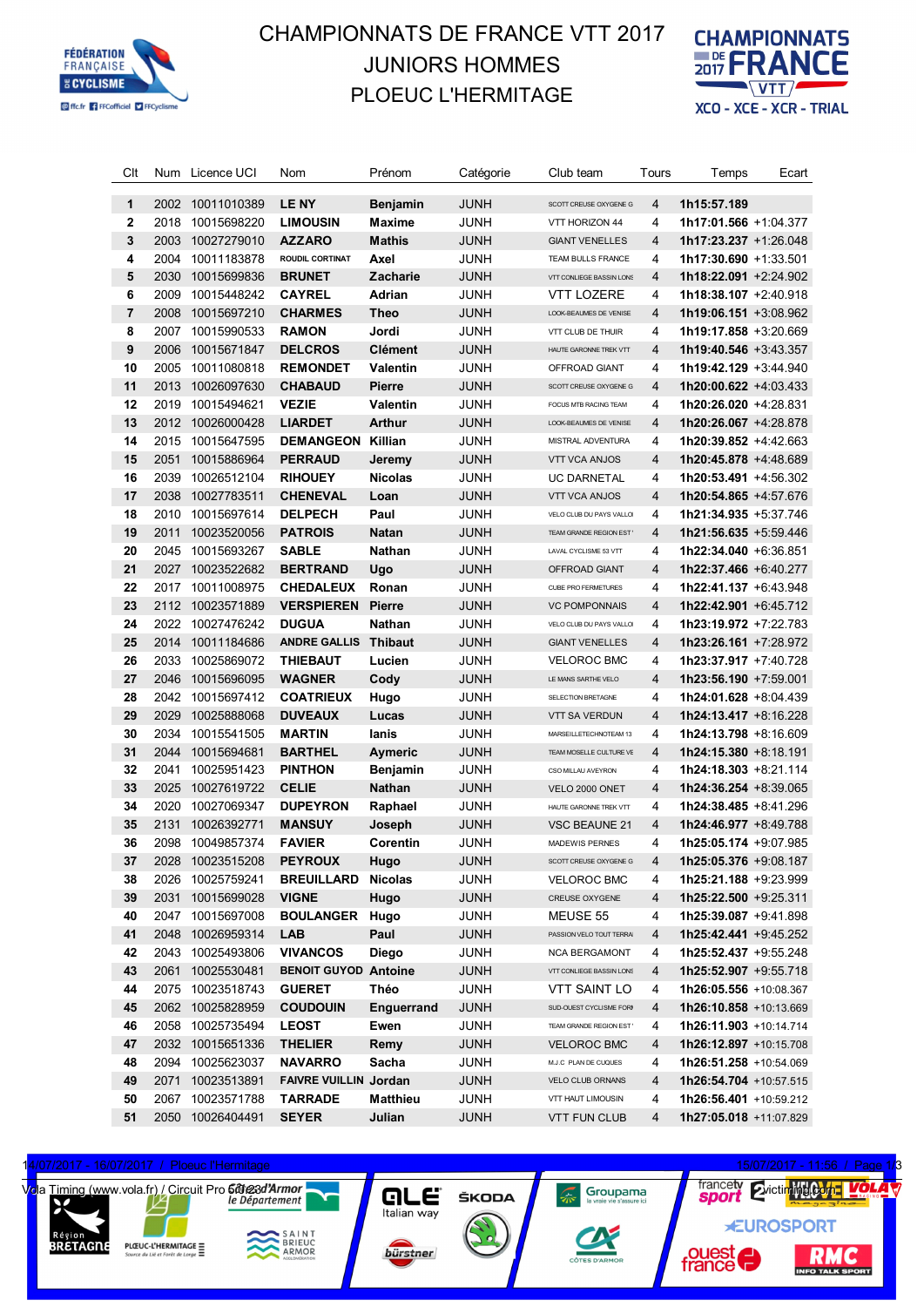| Clt      |      | Num Licence UCI                      | Nom                                 | Prénom                    | Catégorie           | Club team                                | Tours          | Temps                                                   | Ecart   |
|----------|------|--------------------------------------|-------------------------------------|---------------------------|---------------------|------------------------------------------|----------------|---------------------------------------------------------|---------|
| 52       | 2016 | 10026646385                          | <b>WEISS</b>                        | Hugo                      | <b>JUNH</b>         | PIVOT EC ANDUZE                          | 4              | 1h27:18.117 +11:20.928                                  |         |
| 53       | 2097 | 10026085910                          | <b>JAHIER</b>                       | <b>Alexandre</b>          | <b>JUNH</b>         | ECOLE VTT DU LIE                         | 4              | 1h27:44.372 +11:47.183                                  |         |
| 54       | 2074 | 10023519046                          | <b>HENRISSAT</b>                    | Laury                     | <b>JUNH</b>         | HAUTE MARNE VTT                          | 4              | 1h27:56.135 +11:58.946                                  |         |
| 55       | 2130 | 10026207562                          | <b>MOROTTI</b>                      | Hugo                      | <b>JUNH</b>         | VSC BEAUNE 21                            | 4              | 1h28:15.964 +12:18.775                                  |         |
| 56       | 2024 | 10015693772                          | <b>DESMIER</b>                      | Louis vincent             | <b>JUNH</b>         | VELO CLUB DU PAYS VALLO                  | $\overline{4}$ | 1h28:22.835 +12:25.646                                  |         |
| 57       | 2106 | 10027473111                          | <b>LOBREAUX</b>                     | <b>Alexis</b>             | JUNH                | SEDAN SPRINT CLUB                        | 4              | 1h28:27.834 +12:30.645                                  |         |
| 58       | 2035 | 10015698826                          | <b>SERVETTAZ</b>                    | <b>Martin</b>             | <b>JUNH</b>         | ANNECY CYCLISME COMPET                   | $\overline{4}$ | 1h28:35.645 +12:38.456                                  |         |
| 59       | 2069 | 10028037327                          | <b>ALLEVARD</b>                     | Enzo                      | JUNH                | E.B. MANOSQUE                            | 4              | 1h28:44.363 +12:47.174                                  |         |
| 60       | 2023 | 10023570879                          | <b>CAVAILLE</b>                     | Quentin                   | <b>JUNH</b>         | PIVOT EC ANDUZE                          | 4              | 1h28:46.795 +12:49.606                                  |         |
| 61       | 2089 | 10026468250                          | <b>CRISTOL</b>                      | Olivier                   | JUNH                | MARSEILLETECHNOTEAM 13                   | 4              | 1h28:46.926 +12:49.737                                  |         |
| 62       | 2057 | 10027994079                          | <b>MEUILLET</b>                     | Sacha                     | <b>JUNH</b>         | HAUTE MARNE VTT                          | $\overline{4}$ | 1h29:02.857 +13:05.668                                  |         |
| 63       | 2128 | 10015694984                          | <b>POUYAU</b>                       | <b>Baptiste</b>           | JUNH                | <b>LESCAR VS</b>                         | 4              | 1h29:18.917 +13:21.728                                  |         |
| 64       | 2105 | 10052457176                          | <b>CALVY</b>                        | Dorian                    | <b>JUNH</b>         | SEDAN SPRINT CLUB                        | 4              | 1h29:22.483 +13:25.294                                  |         |
| 65       | 2079 | 10026586367                          | <b>BREIL</b>                        | Julien                    | JUNH                | <b>GIANT VENELLES</b>                    | 4              | 1h29:24.242 +13:27.053                                  |         |
| 66       | 2040 | 10015647494                          | <b>CHAMBEYRON</b>                   | Luuk                      | <b>JUNH</b>         | MISTRAL ADVENTURA                        | 4              | 1h29:25.378 +13:28.189                                  |         |
| 67       | 2036 | 10016219188                          | <b>GANIER</b>                       | <b>Marius</b>             | JUNH                | FOCUS MTB RACING TEAM                    | 4              | 1h29:26.251 +13:29.062                                  |         |
| 68       | 2086 | 10026241211                          | <b>BERTIN</b>                       | <b>Mathieu</b>            | <b>JUNH</b>         | MARSEILLETECHNOTEAM 13                   | 4              | 1h29:31.478 +13:34.289                                  |         |
| 69       | 2066 | 10026541406                          | <b>MOY</b>                          | Lilian                    | <b>JUNH</b>         | MADEWIS PERNES                           | 4              | 1h29:57.050 +13:59.861                                  |         |
| 70       | 2063 | 10023514194                          | <b>FOUILLEN</b>                     | <b>Clement</b>            | <b>JUNH</b>         | SELECTION BRETAGNE                       | 4              | 1h30:05.625 +14:08.436                                  |         |
| 71       | 2064 | 10026118646                          | <b>VALARIER</b>                     | <b>Victor</b>             | JUNH                | VTT LOZERE                               | 4              | 1h30:16.947 +14:19.758                                  |         |
| 72       | 2073 | 10023489340                          | <b>ROSSION</b>                      | Tom                       | <b>JUNH</b>         | A C BAZANCOURT REIMS                     | 4              | 1h30:23.951 +14:26.762                                  |         |
| 73       | 2021 | 10023514396                          | <b>HYON</b>                         | <b>François</b>           | JUNH                | TEAM GRANDE REGION EST                   | 4              | 1h30:30.087 +14:32.898                                  |         |
| 74       | 2059 | 10015902324                          | <b>LAINE</b>                        | <b>Clement</b>            | <b>JUNH</b>         | TEAM COTES D'ARMOR                       | 4              | 1h30:31.604 +14:34.415                                  |         |
| 75       | 2087 | 10027722883                          | <b>MARTINS</b>                      | Anthony                   | JUNH                | CREUSE OXYGENE                           | 4              | 1h30:46.447 +14:49.258                                  |         |
| 76       | 2088 | 10023510760                          | <b>COURRIERE</b>                    | Anthony                   | <b>JUNH</b>         | VTT EVASION POURPRE                      | 4              | 1h30:56.953 +14:59.764                                  |         |
| 77       | 2101 | 10026189576                          | <b>LARGENTIER Arthur</b>            |                           | <b>JUNH</b>         | TEAM GRANDE REGION EST                   | 4              | 1h30:58.190 +15:01.001                                  |         |
| 78       | 2054 | 10027969023                          | <b>MISCOPEIN</b>                    | Augustin                  | <b>JUNH</b>         | OC GIF VTT                               | 4              | 1h31:07.611 +15:10.422                                  |         |
| 79       | 2053 | 10048715707                          | <b>LETURCQ</b>                      | Geoffrey                  | <b>JUNH</b>         | <b>AC AMIENOISE</b>                      | 4              | 1h31:24.748 +15:27.559                                  |         |
| 80       | 2100 | 10027618106                          | <b>CHEVRIER</b>                     | <b>Brice</b>              | <b>JUNH</b>         | VTT HORIZON 44                           | 4              | 1h31:36.721 +15:39.532                                  |         |
| 81       | 2099 | 10027788258                          | <b>COUVEINHES Axel</b>              |                           | <b>JUNH</b>         | VELO 2000 ONET                           | 4              | 1h31:39.723 +15:42.534                                  |         |
| 82       | 2091 | 10023571586                          | <b>PILASTRE</b>                     | Paul                      | <b>JUNH</b>         | <b>VTT SAINT LO</b>                      | $\overline{4}$ | 1h31:42.368 +15:45.179                                  |         |
| 83       | 2113 | 10027557377                          | <b>DURANDO</b>                      | Gregory                   | <b>JUNH</b>         | US PEGOMAS CYCLISME                      | 4              | 1h31:45.955 +15:48.766                                  |         |
| 84       | 2080 | 10023463674                          | <b>AMADOR</b>                       | <b>Esteban</b>            | <b>JUNH</b>         | MADEWIS PERNES                           | $\overline{4}$ | 1h32:08.883 +16:11.694                                  |         |
| 85       | 2056 | 10015698119                          | <b>LERAT</b>                        | Jonathan                  | <b>JUNH</b>         | <b>VTT LA TOUCHE</b>                     | 4              | 1h32:13.684 +16:16.495                                  |         |
| 86       | 2109 | 10025861190                          | <b>SINQUIN</b>                      | Emile                     | <b>JUNH</b>         | VC PAYS DE LOUDEAC                       | $\overline{4}$ | 1h32:20.059 +16:22.870                                  |         |
| 87       |      | 2084 10025719734                     | <b>CLAYETTE</b>                     | William                   | JUNH                | <b>GIANT VENELLES</b>                    | 4              | 1h32:24.606 +16:27.417                                  |         |
| 88       |      | 2114 10027411473                     | <b>BARRE</b>                        | <b>Ilyes</b>              | <b>JUNH</b>         | CUBE GIROMAGNY VTT                       | 4              | 1h32:39.826 +16:42.637                                  |         |
| 89       |      | 2060 10026279708                     | <b>SPENLE</b>                       | Alex                      | JUNH                | HASE                                     | 4              | 1h32:44.415 +16:47.226                                  |         |
| 90       |      | 2115 10026735507                     | <b>LOUIS</b>                        | <b>Thomas</b>             | <b>JUNH</b>         | TEAM DES COSTES PELISSA                  | 4              | <b>1h32:56.086</b> +16:58.897                           |         |
|          |      |                                      |                                     |                           |                     |                                          |                |                                                         |         |
| 91<br>92 |      | 2068 10025776217<br>2126 10027968821 | <b>VALES</b><br><b>BERTRAND</b>     | Frédéric<br>Loic          | JUNH<br><b>JUNH</b> | V.C. RUMILLIEN<br>OC GIF VTT             | 4<br>4         | 1h33:12.764 +17:15.575<br><b>1h33:23.477</b> +17:26.288 |         |
| 93       | 2070 | 10025591008                          | <b>GUYONNET</b>                     | Adrien                    | JUNH                | CREUSE OXYGENE                           | 4              | 1h33:38.109 +17:40.920                                  |         |
| 94       | 2081 | 10026301027                          | <b>POUMOT</b>                       | Yoann                     | <b>JUNH</b>         | C.I.C.L.O AUXERRE                        | 4              | 1h33:42.359 +17:45.170                                  |         |
| 95       |      | 2096 10025899485                     | <b>BAURAND</b>                      | <b>Victor</b>             | <b>JUNH</b>         | VELO CLUB DOLOIS                         | 4              | 1h33:43.032 +17:45.843                                  |         |
| 96       |      |                                      |                                     |                           |                     |                                          | 4              | 1h33:57.843 +18:00.654                                  |         |
| 97       |      | 2065 10026278896<br>2111 10026267681 | <b>BLANCHARD</b><br><b>CARLUCCI</b> | <b>Stanislas</b><br>Felix | JUNH<br>JUNH        | <b>VENDEE VTT</b><br>LE MANS SARTHE VELO | 4              | 1h34:14.455 +18:17.266                                  |         |
| 98       |      |                                      |                                     |                           |                     |                                          | 4              |                                                         |         |
|          |      | 2119 10026904346                     | <b>JARNO</b>                        | Louis                     | JUNH                | <b>VTT LA TOUCHE</b>                     |                | 1h34:14.920 +18:17.731                                  |         |
| 99       |      | 2077 10026264752                     | <b>PERCIN</b>                       | Théo                      | JUNH                | TEAM GRANDE REGION EST                   | 4              | 1h34:16.816 +18:19.627                                  |         |
| 100      |      | 2078 10026654469                     | <b>FABRE</b>                        | Jules                     | JUNH                | ANNECY CYCLISME COMPET                   | 4              | 1h34:54.838 +18:57.649                                  |         |
| 101      |      | 2104 10027377323                     | <b>LEMAIRE</b>                      | Benjamin                  | JUNH                | EC CHATEAU THIERRY VTT                   | 4              | 1h34:58.797 +19:01.608                                  |         |
| 102      |      | 2107 10026228881                     | <b>MEZANGE</b>                      | <b>Basile</b>             | JUNH                | LAVAL CYCLISME 53 VTT                    | 4              | 1h35:43.139 +19:45.950                                  |         |
| 103      |      | 2055 10026556863                     | ALPHONSINE                          | Loïc                      | JUNH                | CLUB CYCLISTE ST-LOUISIE!                | 4              | 1h36:04.489 +20:07.300                                  |         |
| 104      |      | 2132 10027445930                     | <b>LOPEZ</b>                        | <b>Florian</b>            | JUNH                | CA PEYMEINADE                            | 4              | 1h36:17.034 +20:19.845                                  |         |
| 105      |      | 2102 10026505838                     | <b>BLENGINI</b>                     | Loris                     | JUNH                | UC GRIMAUDOISE                           | 4              | 1h36:33.289 +20:36.100                                  |         |
| 106      |      | 2110 10026208067                     | <b>CIRIEGO</b>                      | Martin                    | JUNH                | V.C. RUMILLIEN                           | 4              | 1h36:43.061 +20:45.872                                  |         |
| 107      |      | 2076 10026217161                     | <b>BOILEAU</b>                      | Envel                     | <b>JUNH</b>         | TEAM COTES D'ARMOR                       | 3              | 1h12:45.078                                             | +1 Tour |
| 108      |      | 2122 10026470674                     | <b>PREVOT</b>                       | <b>Florent</b>            | <b>JUNH</b>         | MTB PLAN D'AUPS                          | 3              | 1h12:45.829                                             | +1 Tour |
| 109      |      | 2037 10027733088                     | <b>MAUREL</b>                       | Côme                      | <b>JUNH</b>         | CLIC CHAMBERY SAVOIE                     | 3              | 1h12:46.784                                             | +1 Tour |